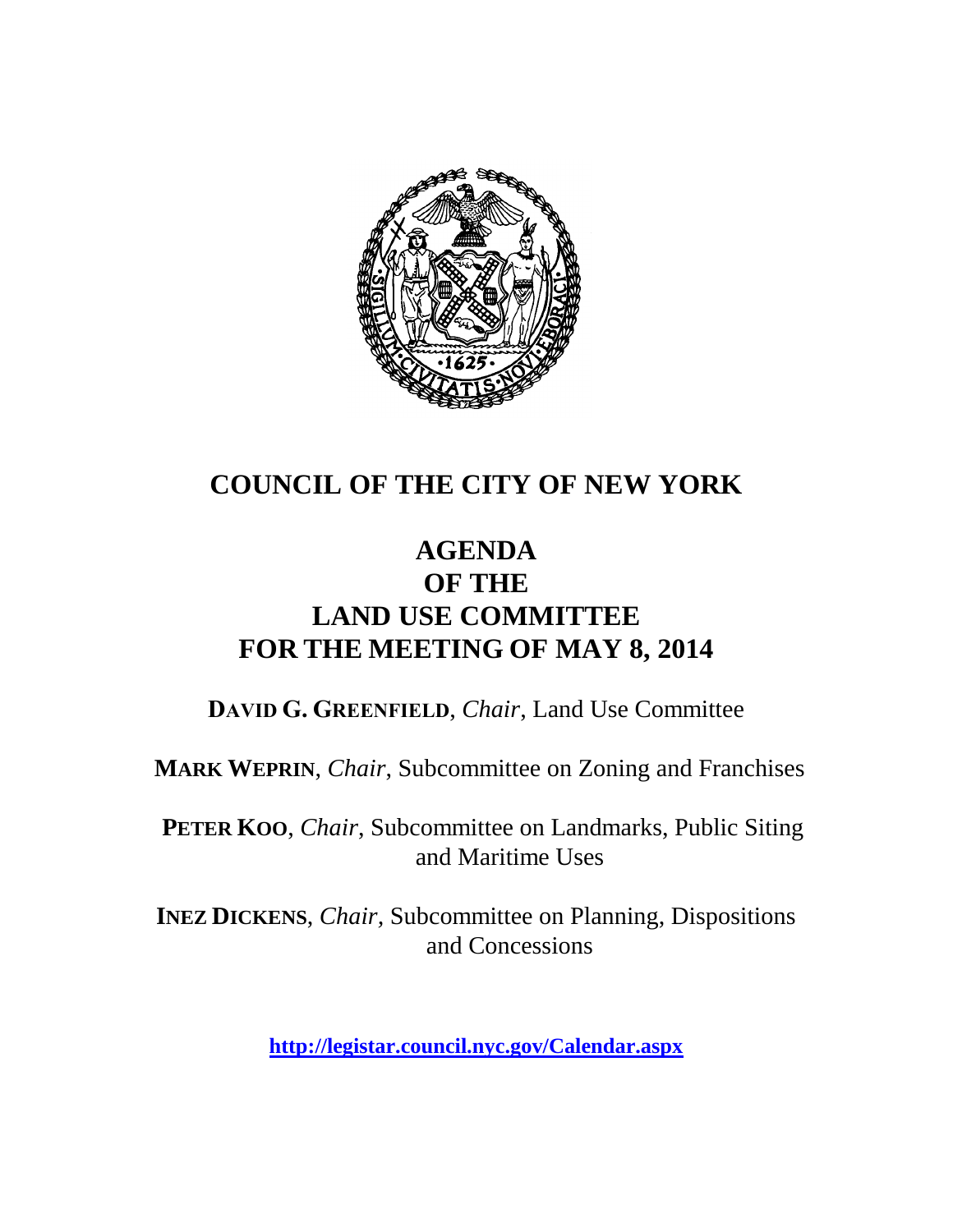# **AGENDA OF THE LAND USE COMMITTEE**

The Land Use Committee will hold a meeting in the **Committee Room, City Hall,**  New York City, New York 10007, commencing at **11:00 A.M. on Thursday, May 8, 2014**, and will consider the following items and conduct such other business as may be necessary:

### **L.U. NO. 37 365 JAY STREET**

### **BROOKLYN CB - 2 20145358 HAK**

Application submitted by the New York City Department of Housing Preservation and Development for Council approval of an amendment to a previously approved tax exemption, pursuant to Section 577 of the Private Housing Finance Law (PHFL), for the property located at 365 Jay Street (Block 147, Lot 2), in the Borough of Brooklyn, Council District 33. This matter is subject to Council review and action at the request of HPD and pursuant to Section 577 of the PHFL.

## **L.U. NOS. 49 AND 50 ARE RELATED**

## **L.U. NO. 49**

### **ROCKEFELLER UNIVERSITY EXPANSION**

## **MANHATTAN CB - 8 C 140157 ZSM**

Application submitted by the Rockefeller University pursuant to Sections 197-c and 201 of the New York City Charter for the grant of a special permit pursuant to Section 74-682 of the Zoning Resolution to allow the development of a building within the demapped air space above the Franklin D. Roosevelt Drive, and in conjunction therewith, modify the rear yard requirements of Section 24-36 (Minimum required Rear Yards), in connection with the proposed expansion of an existing university, within a Large-Scale Community Facility development bounded by York Avenue, the easterly centerline prolongation of East 68<sup>th</sup> Street, the U.S. Pierhead and Bulkhead line and East  $62<sup>nd</sup>$  Street and its easterly prolongation (Block 1480, Lot 10 and 9010; and Block 1475, Lots 5 and 9005), within R9 and R10 districts.